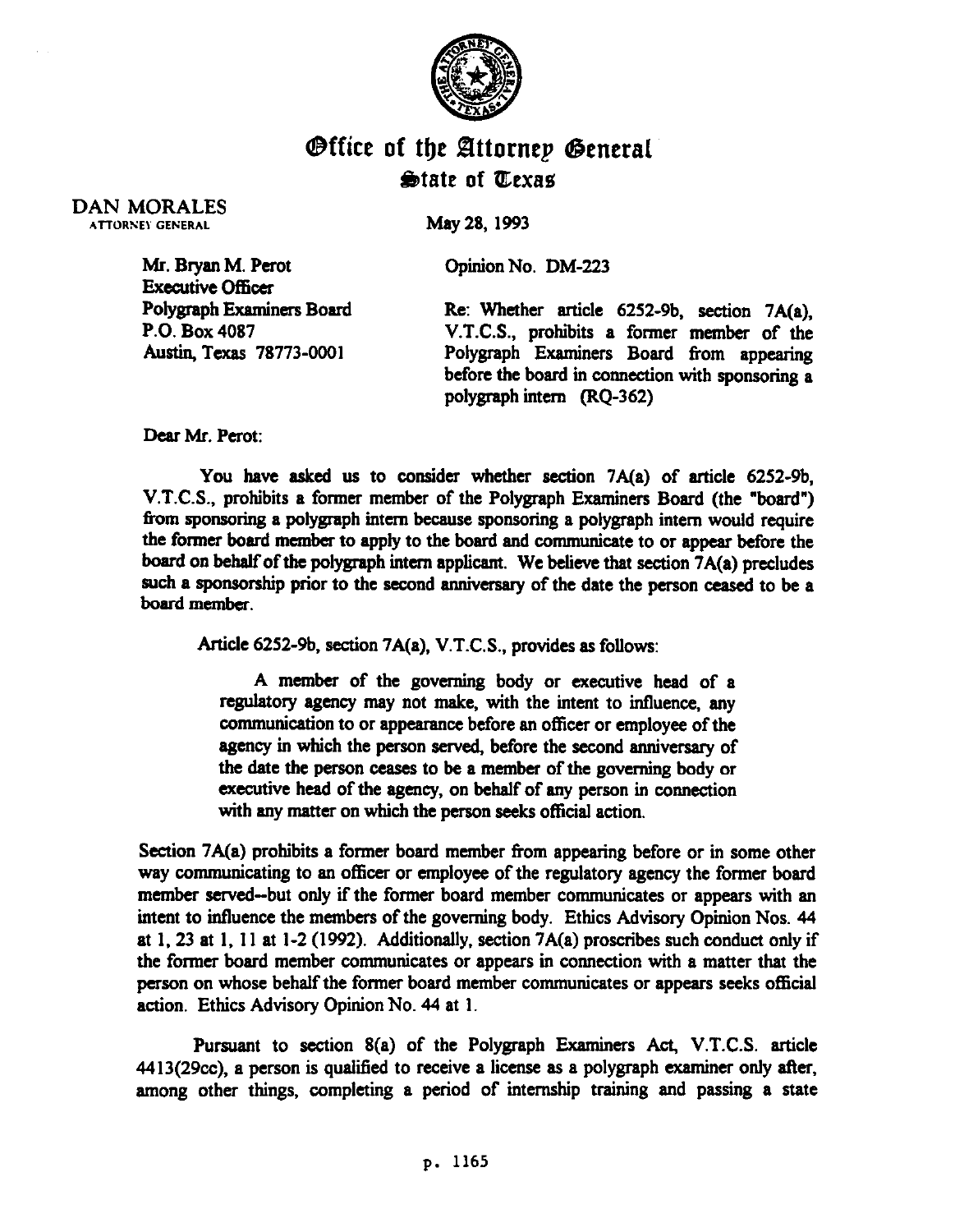examination for a polygraph examiner's license under the supervision of the board.<sup>1</sup> See also 22 T.A.C. § 391.4(1). Prior to participation in an internship program, a person must apply to the board for an internship license. V.T.C.S. art.  $4413(29cc)$ , § 13(a). The board will not approve the application for an internship license unless the applicant has designated to serve as the applicant's sponsor a Texas licensed polygraph examiner who has held an original Texas polygraph license continuously for at least two years immediately preceding the application. See 22 T.A.C. § 391.3(15). The board may, when it considers the applicant's request for an internship license, require the intern applicant and his or her proposed sponsor to appear before the board.  $Id.$  6 391.7.

The sponsor continues to communicate to and possibly to appear before the board during the duration of the internship period. For instance, a sponsor must submit to the board progress reports every sixty days on each intern. *Id.*  $\S 391.3(15)$ . Additionally, if the intern fails all or part of the examination that the intern must pass before he or she is eligible to receive a license, the intern and the sponsor must review the failing examination with a member of the board or a member of the board's staff. *Id.*  $\&$  391.4(8); see V.T.C.S. art. 4413(29cc), § 8(a)(4); 22 T.A.C. § 391.4(1).

In our opinion, a sponsor's communications to and appearances before the board are intended to influence the board to take official action: first, to influence the board to issue the applicant an internship license; second, to influence the board in its decision whether to issue or refuse to issue a polygraph examiner's license to the intern. Accordingly, a former board member who sponsors an intern will violate article 6252-9b, section 7A(a). V.T.C.S.. if the former board member does so before the second anniversary of the date the person ceased to be a member of the board.

**<sup>&#</sup>x27;If the person seeking a license as a polygraph examiner has graduated from a board-approved polygraph examiners' coumc, the person satisfactorily must complete an internship training program of no**  less than six months in duration. V.T.C.S. art. 4413(29cc), § 8(a)(3). If, on the other hand, the person has not graduated from an approved polygraph examiners' course, he or she satisfactorily must complete an internship training program of no less than twelve months in duration. *Id.*